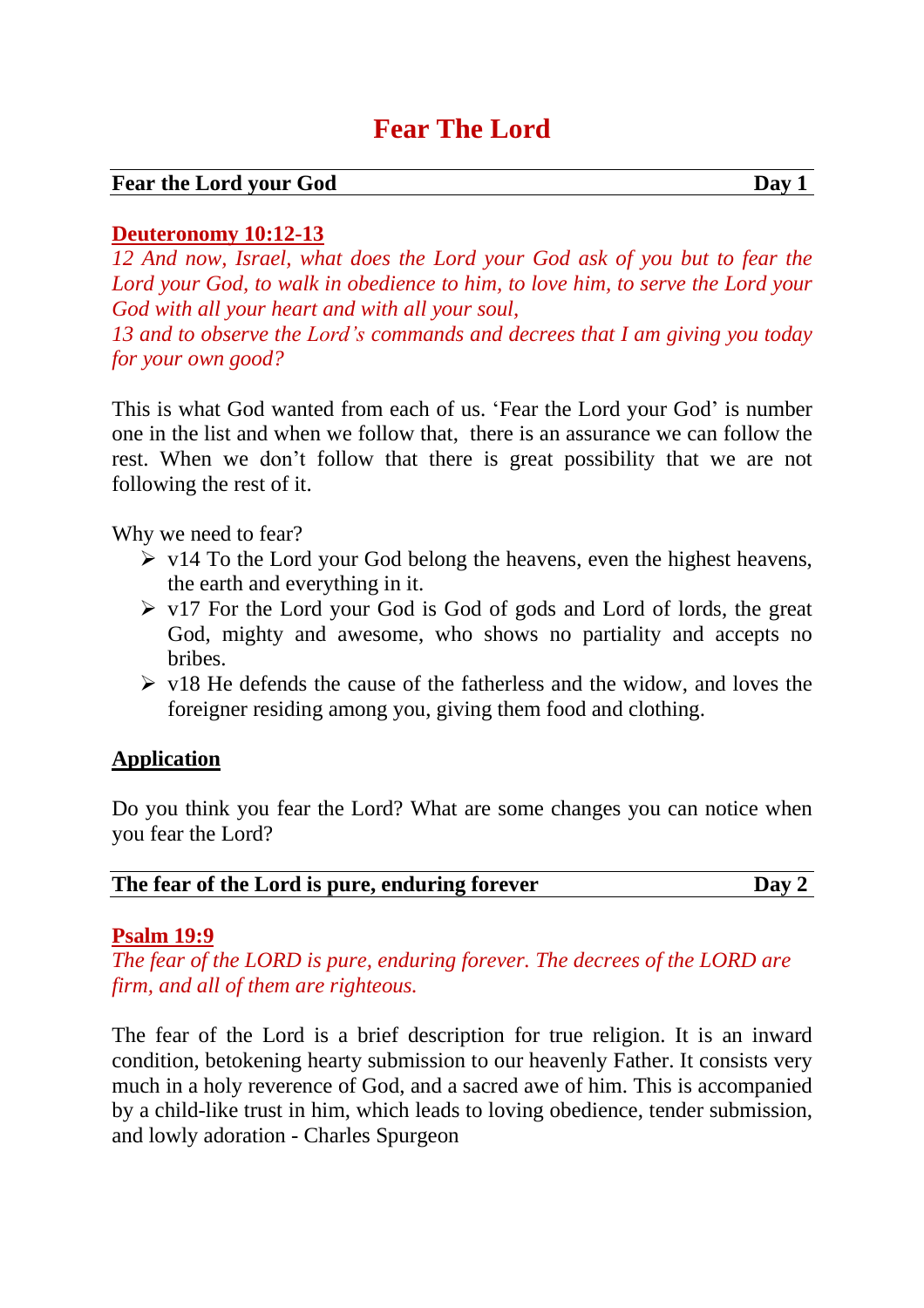Matthew 18:3 - And he said: "Truly I tell you, unless you change and become like little children, you will never enter the kingdom of heaven. Are we childlike or childish?

## **Application**

What qualities of little children God might be talking about? List down and pray through it.

| The Lord delights in those who fear him | Day 3 |
|-----------------------------------------|-------|
|                                         |       |

## **Psalm 147:10-11**

*10 His pleasure is not in the strength of the horse, nor his delight in the legs of the warrior;*

*11 the Lord delights in those who fear him, who put their hope in his unfailing love.*

Do we want to make our God happy? Then we need to fear him, we need to put our hope in his unfailing love. His pleasure is not in our abilities, talents, achievements, strength….

Also, God does not delight in our sacrifice. The sacrifice he wanted from us is in Psalm 51.

v16 You do not delight in sacrifice, or I would bring it; you do not take pleasure in burnt offerings.

v17 My sacrifice, O God, is a broken spirit; a broken and contrite heart you, God, will not despise.

v19 Then you will delight in the sacrifices of the righteous, in burnt offerings offered whole; then bulls will be offered on your altar.

### **Application**

What are some areas we struggle to put our hope in his unfailing love? Pray through those. Determine to have a broken and contrite heart.

| The fear of the Lord is beginning of knowledge | Day 4 |
|------------------------------------------------|-------|
|                                                |       |

## **Proverbs 1:7**

*The fear of the Lord is the beginning of knowledge, but fools despise wisdom and instruction.*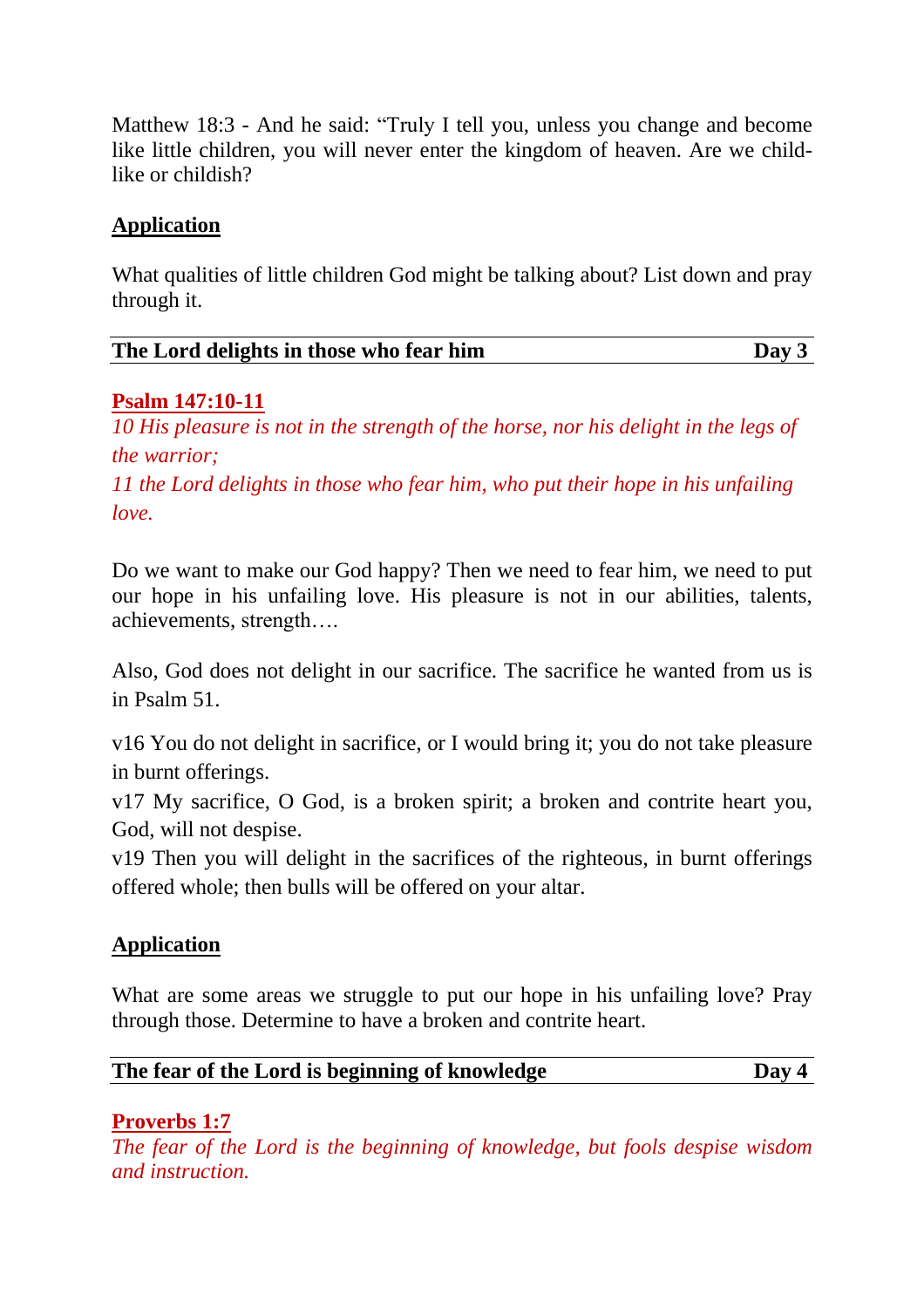This is one of the most famous statement. The first step to be wise is to fear the Lord. Everything has a beginning; knowledge begins with fear of the Lord.

Psalm 111:10 The fear of the LORD is the beginning of wisdom; all who follow his precepts have good understanding.

We have only two choices either to fear Him or not to fear Him. What happens if we choose not to fear Him. Proverbs 1:29-31 29 since they hated knowledge and did not choose to fear the Lord. Since they would not accept my advice and spurned my rebuke, they will eat the fruit of their ways and be filled with the fruit of their schemes.

## **Application**

Think about times when we despised wisdom and instruction and the consequences because of that. Thank God for keeping us safe.

## **Understanding the fear of the Lord Day 5**

### **Proverbs 2:1-5**

 *My son, if you accept my words and store up my commands within you, turning your ear to wisdom and applying your heart to understanding— indeed, if you call out for insight and cry aloud for understanding, and if you look for it as for silver and search for it as for hidden treasure, then you will understand the fear of the Lord and find the knowledge of God.*

"When" we will understand the fear of the Lord? The passage clearly defines and ends with saying "then" you will understand the fear of the Lord.

How do we look into God's words and His commands? How often we do? How much time we take? How frequently we get insights from it? When is the last time we look for it as for silver or gold?

### **Application**

Write down few things you searched and found from word of God. Think about the experience you got in that process and praise God for it.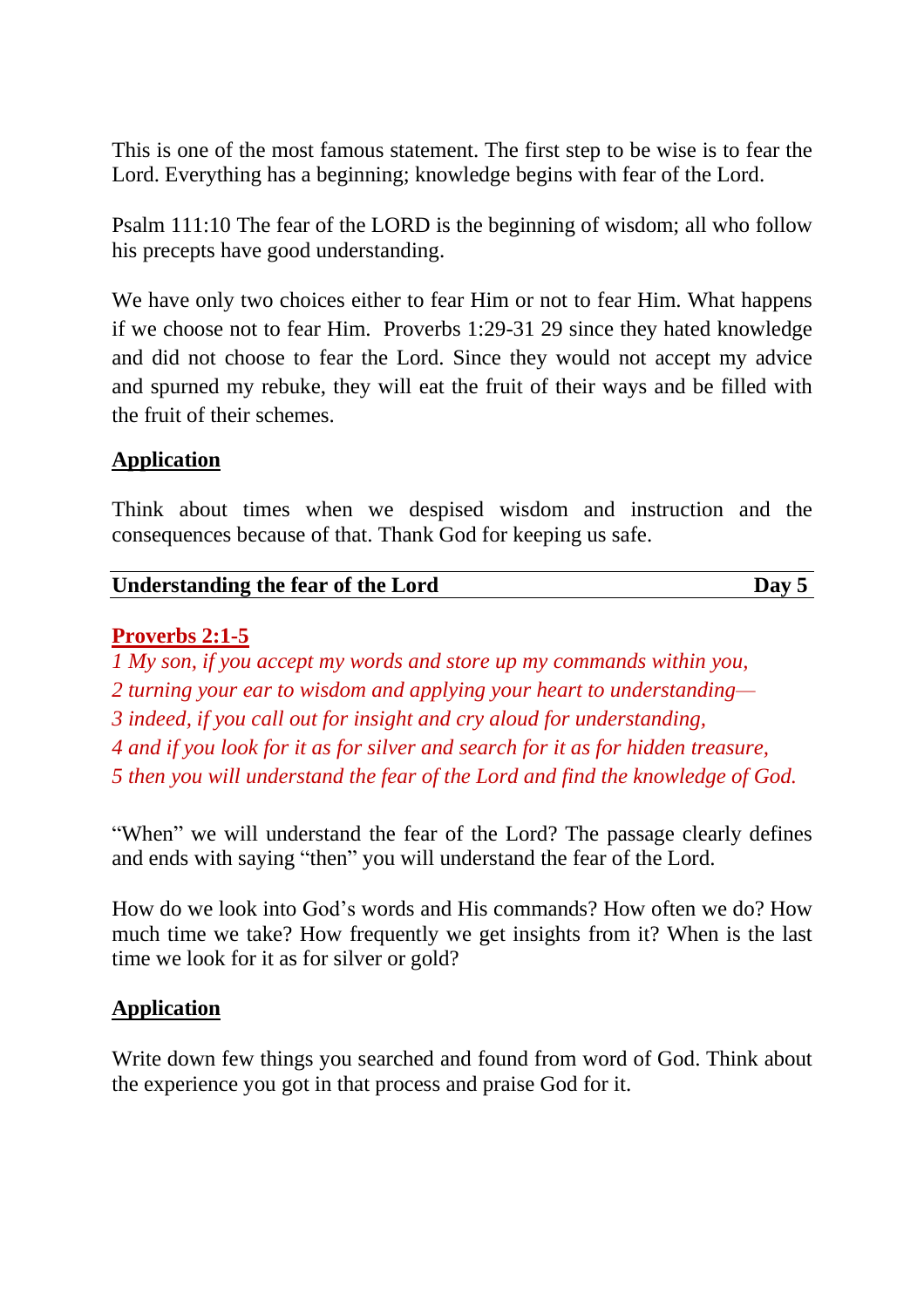## **Proverbs 8:13**

*To fear the Lord is to hate evil; I hate pride and arrogance, evil behavior, and perverse speech.*

The question we need to ask ourselves is whether we hate evil or love evil? To fear the Lord is to hate evil. Just for more understanding, the dictionary meaning is given below. Do we hate them?

- ➢ Pride: the belief that you are better or more important than other people
- ➢ Arrogance: having or revealing an exaggerated sense of one's own importance or abilities.
- $\triangleright$  Evil behavior: behaviors that are harmful or tending to harm.
- ➢ Perverse speech: showing a deliberate and obstinate desire to speak in a way that is unreasonable or unacceptable.

Job 28:28 And he said to the human race, "The fear of the Lord—that is wisdom, and to shun evil is understanding."

## **Application**

Is there anything evil in us? Let us confess and pray for God's grace.

| Those who fear the Lord lack nothing | Dav |
|--------------------------------------|-----|
|--------------------------------------|-----|

### **Psalm 34:9-10**

*9 Fear the Lord, you his holy people, for those who fear him lack nothing. 10 The lions may grow weak and hungry, but those who seek the Lord lack no good thing.*

Those who fear the Lord need fear nothing else, for this is the fear that drives out all fear. When we fear the Lord, He provides all that we need when we need it. "No good thing does he withhold from those who walk uprightly" (Psalm 84:11).

God promises to give us what is good for us and to cause all things to work together for good. "And we know that in all things God works for the good of those who love him, who have been called according to his purpose". (Rom. 8:28).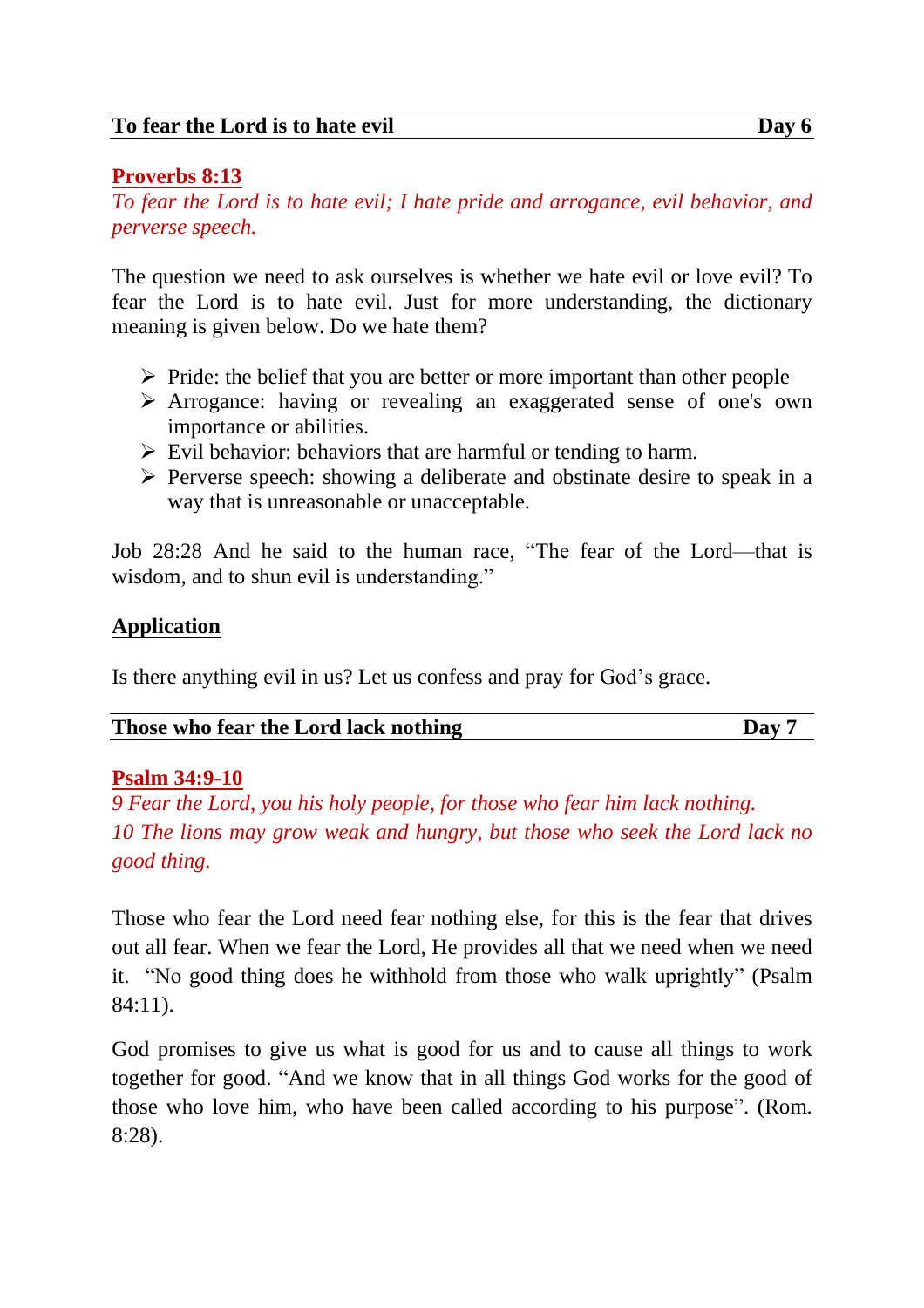If we don't receive what we think we need, it means it isn't good for us and we don't need it at this time.

#### **Application**

What do you feel you are lacking today? Pray to God for wisdom to understand His will.

| Eves of the Lord are on those who fear Him | Day 8 |
|--------------------------------------------|-------|
|                                            |       |

### **Psalm 33:17-19**

*.*

*17 A horse is a vain hope for deliverance; despite all its great strength it cannot save.*

*18 But the eyes of the Lord are on those who fear him, on those whose hope is in his unfailing love,*

*19 to deliver them from death and keep them alive in famine.*

When you are in a challenging situation, for deliverance, who or what you are looking for? Do we believe that God can deliver us from death and take care of us in famine, flood, pandemic…. ? Do we fear God and put our hope in His unfailing love?

Eyes of the Lord are on those who fear him and He will strengthen us. II Chronicles 16:9 For the eyes of the Lord range throughout the earth to strengthen those whose hearts are fully committed to him.

### **Application**

What are some fears you have in your life – natural calamities, sickness...? Pray to show your hope in God's unfailing love.

| Angel of the Lord encamps around those who fear him | Day 9 |
|-----------------------------------------------------|-------|
|                                                     |       |

### **Psalm 34:6-7**

*6 This poor man called, and the Lord heard him; he saved him out of all his troubles.*

*7 The angel of the Lord encamps around those who fear him, and he delivers them.*

Many times, in our thanksgiving prayer, we give thanks to things that are known to us. That itself is a big list. But if we take a list from God, it will be much bigger. Like this one, where God making sure angel encamps around you.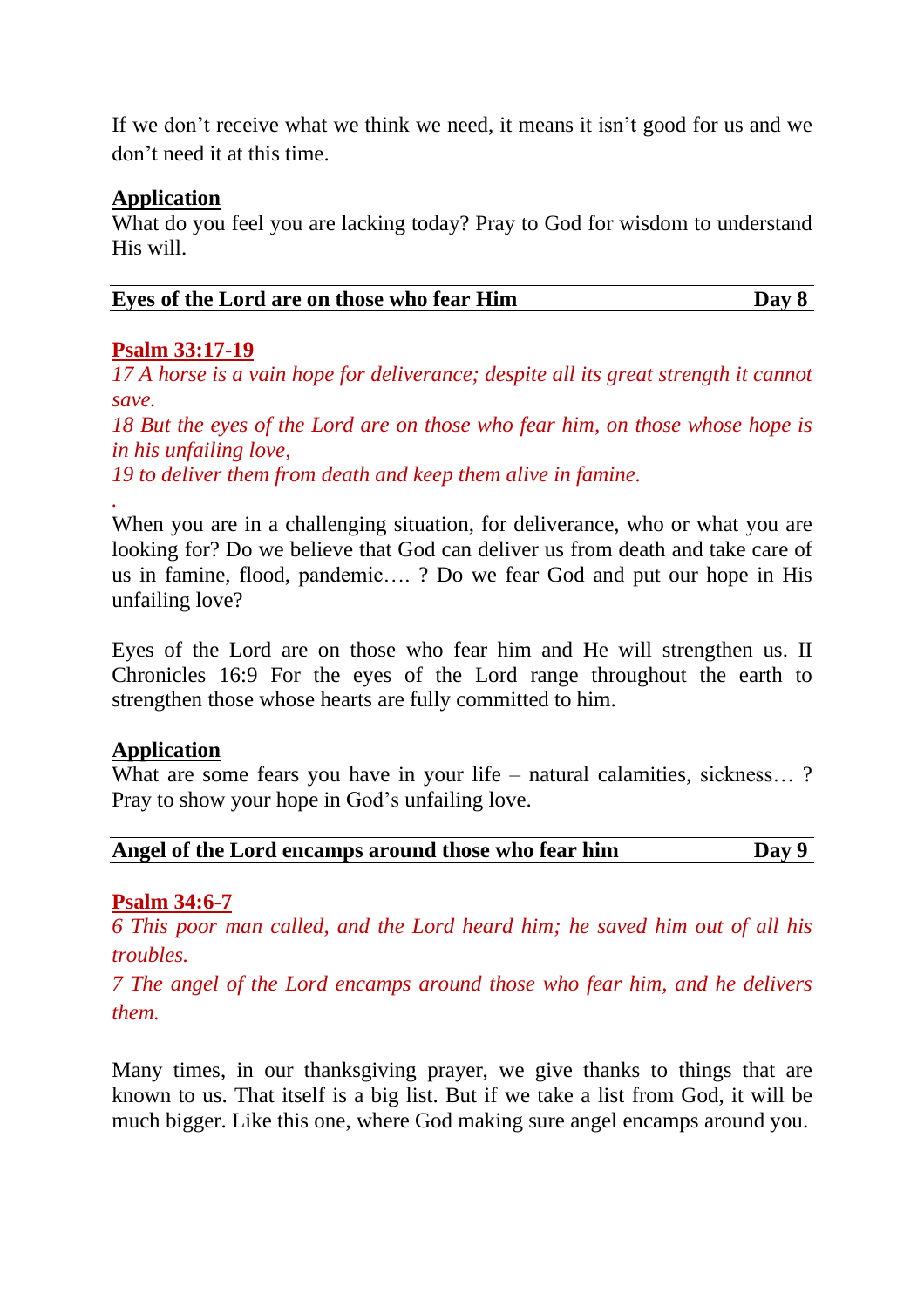We are not aware sometimes God has stopped deadly pestilence, venomous insects coming near us. He has stopped those robbers to enter our house or take our wallets and ornaments. He has stopped those vehicles which could have hit us. He has stopped many conspiracies against us.

### **Application**

Thank God for all the things which crosses your mind that God could have delivered you, without your awareness.

| The Lord has compassion on those who fear Him | Day $10$ |
|-----------------------------------------------|----------|
|                                               |          |

### **Psalm 103:13-14**

*13 As a father has compassion on his children, so the Lord has compassion on those who fear him; 14 for he knows how we are formed, he remembers that we are dust.*

Compassion literally means "to suffer together." Among emotion researchers, it is defined as the feeling that arises when you are confronted with another's suffering and feel motivated to relieve that suffering.

Our God is full of compassion. He has compassion on all he has made. Isaiah 49:15 "Can a mother forget the baby at her breast and have no compassion on the child she has borne? Though she may forget, I will not forget you!"

## **Application**

Remember your father, mother and others who showed compassion when you suffered. Thank God for them in your life. Thank them if you can by sending a text or calling them.

| Day $11$ |
|----------|
|----------|

### **Psalm 112:1,7-8**

*1. Praise the Lord. Blessed are those who fear the Lord, who find great delight in his commands.*

7 They will have no fear of bad news; their hearts are steadfast, trusting in the Lord.

8 Their hearts are secure, they will have no fear; in the end they will look in triumph on their foes.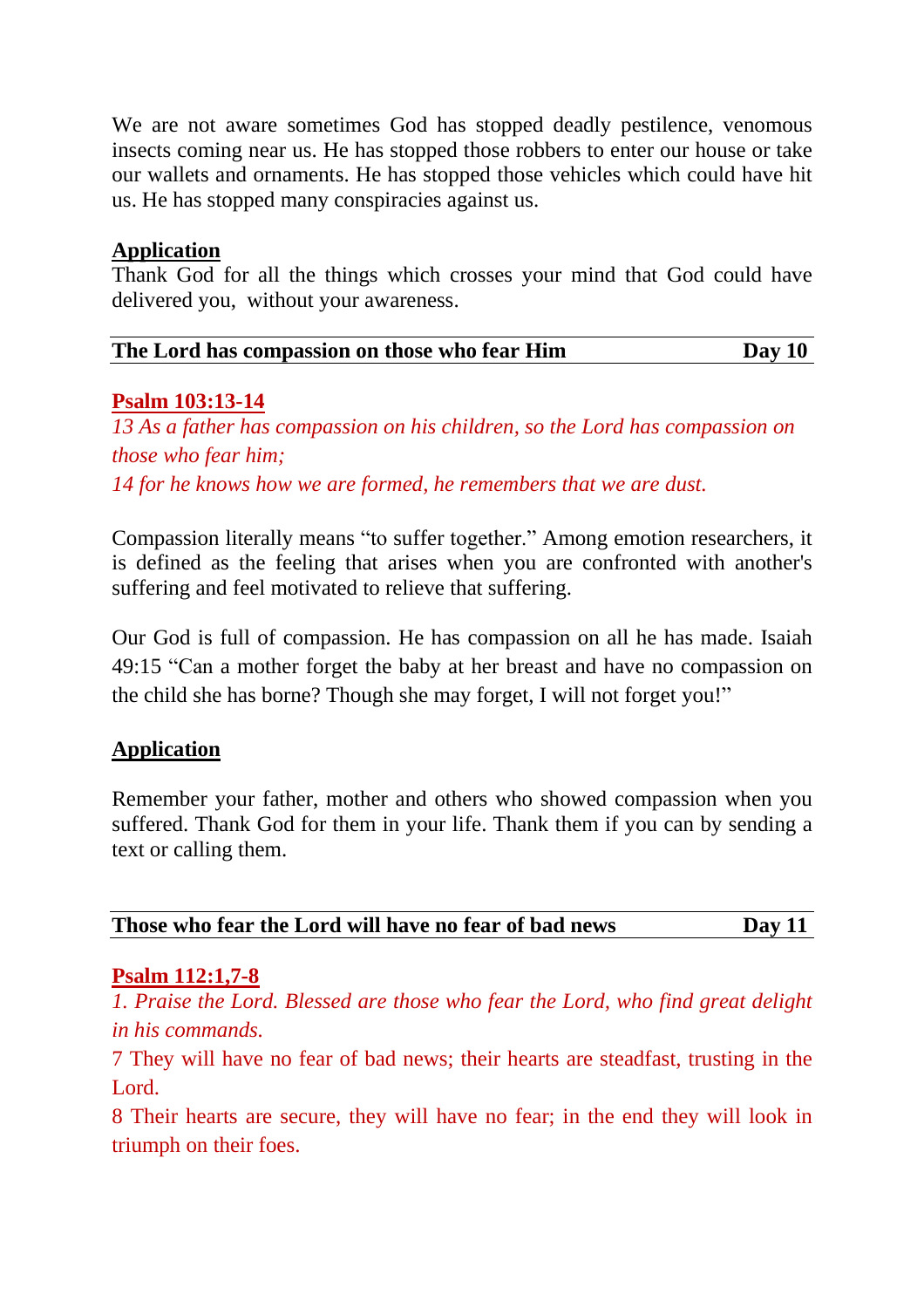Proverbs chapter 1 lists four kinds of people : 1: 22 "How long will you who are simple love your simple ways? How long will mockers delight in mockery and fools hate knowledge?"

- a. Simple
- b. Mockers
- c. Fools
- d. Those who listen to God or fear Him. V33 but whoever listens to me will live in safety and be at ease, without fear of harm."

At different points in our life, we could be one or the other kind. But whenever we fear God, we will have no fear of harm or bad news. Our hearts are steadfast, trusting in the Lord and will live in safety and be at ease.

## **Application**

Remember the times when we were simple, mockers or fools and thank God for protecting us from that phase of life.

| Let those who fear the Lord say: "His love endures forever" | Day $12$ |
|-------------------------------------------------------------|----------|
|-------------------------------------------------------------|----------|

## **Psalm 118:4-6**

*4 Let those who fear the Lord say: "His love endures forever." 5 When hard pressed, I cried to the Lord; he brought me into a spacious place. 6 The Lord is with me; I will not be afraid. What can mere mortals do to me?*

There are more than 40 times this phrase "His love endures forever" appears in the Bible. Those who have tasted the Lord cannot forget talking about God's love which endures forever.

When is the last time you used this phrase to others? Do we believe His love endures forever? How frequently we think this phrase for our lives and use for others' lives when they are in challenging situation.

When we are hard pressed, God will bring us into a spacious place when we cry to Him. What can man do when the Lord is with us?

## **Application**

Set a goal of saying this phrase "God's love endures forever" to few people today and do it.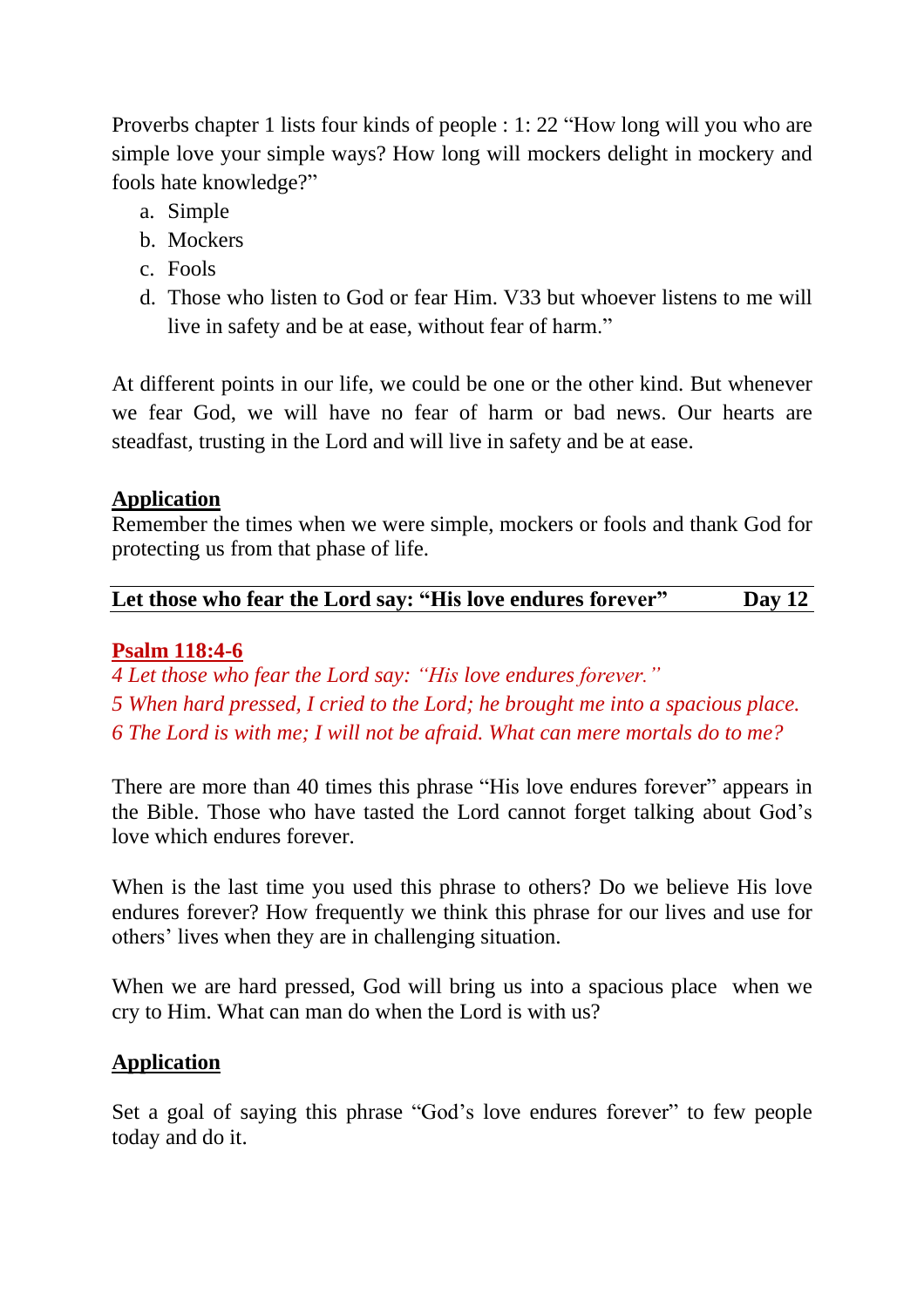## **Proverbs 3:7-8**

*7 Do not be wise in your own eyes; fear the Lord and shun evil. 8 This will bring health to your body and nourishment to your bones.*

From this verse there is a possibility that we can become sick when we are wise in our own eyes and continue to do evil. But when we fear the Lord, the scripture promises us that, it will bring health to your body and nourishment to your bones. Obviously, when we fear God, we hate evil and being arrogant.

James 5:14-16 : 14 Is anyone among you sick? Let them call the elders of the church to pray over them and anoint them with oil in the name of the Lord. 15 And the prayer offered in faith will make the sick person well; the Lord will raise them up. If they have sinned, they will be forgiven.

## **Application**

Visit and/or pray with one person who is sick.

#### **Fear of the Lord adds length to life Day 14**

## **Proverbs 10:27**

*The fear of the Lord adds length to life, but the years of the wicked are cut short*

When we fear the Lord, we will avoid many things which will not help us to live longer. We will avoid many sins that can harm us.

Psalm 34:12-16 and 1 Peter 3:10-12 says, "Whoever of you loves life and desires to see many good days, keep your tongue from evil and your lips from telling lies. Turn from evil and do good; seek peace and pursue it. For the eyes of the Lord are on the righteous and his ears are attentive to their prayer, but the face of the Lord is against those who do evil".

## **Application**

According to above scriptures, what you need to do to live longer? What changes you need to make in your life?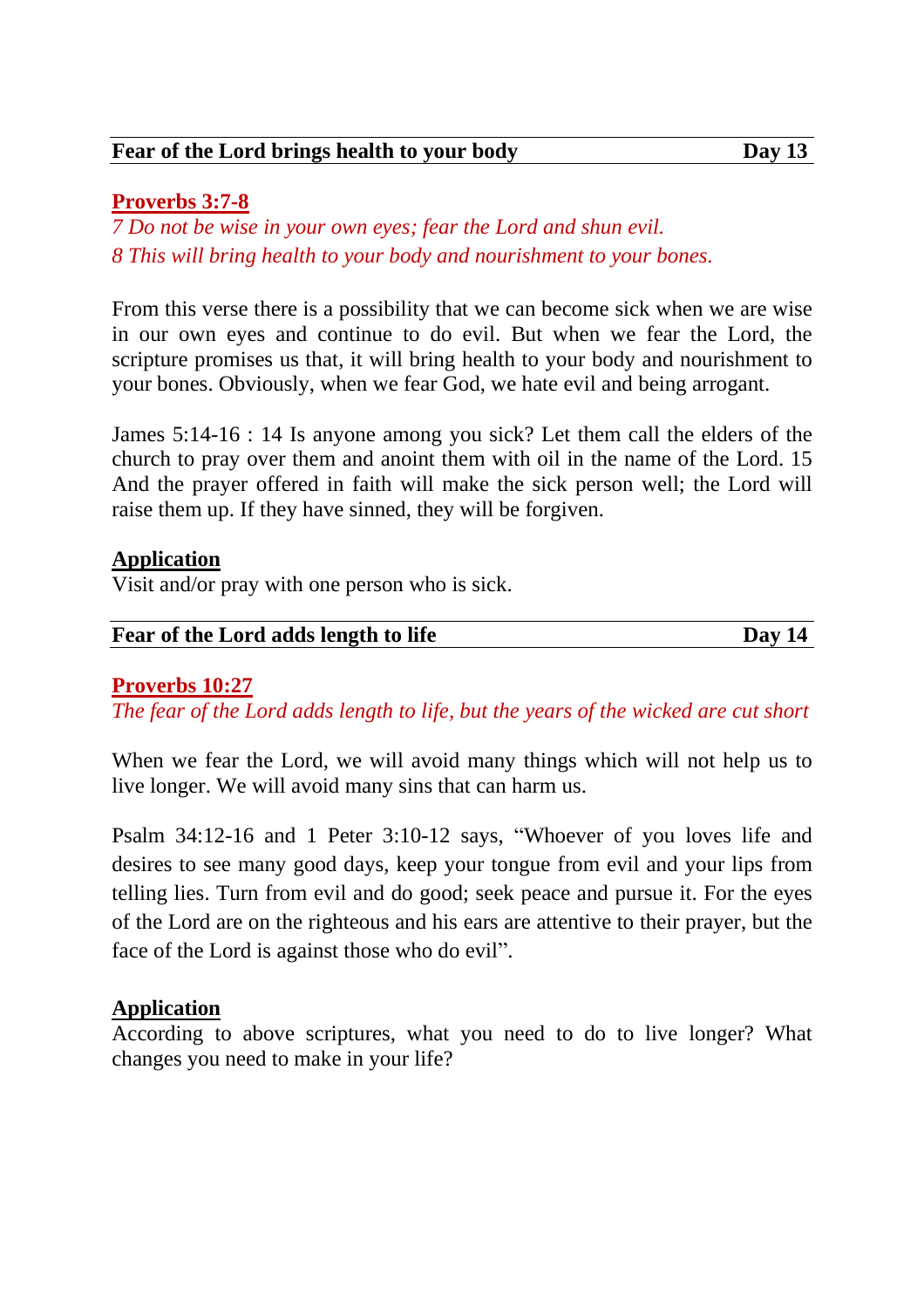#### **Whoever fears the Lord walk uprightly Day 15**

### **Proverbs 14:2**

*Whoever fears the LORD walks uprightly, but those who despise him are devious in their ways.*

This is one of the signs that we don't fear the Lord, being devious in our ways. The meaning of the word 'devious' is showing a skillful use of underhand tactics to achieve goals.

Proverbs 21:8 says that the way of the guilty is devious, but the conduct of the innocent is upright.

2 Samuel 22:26-27 and Psalm 18:35-36 says, "To the faithful you show yourself faithful, to the blameless you show yourself blameless, to the pure you show yourself pure, but to the devious you show yourself shrewd".

#### **Application**

When we are devious in our ways how will God treat us? Let us seek help and repent if we are not righteous.

| Whoever fears the Lord has a secure fortress | Day $16$ |
|----------------------------------------------|----------|
|----------------------------------------------|----------|

### **Proverbs 14:26**

*In the fear of the Lord there is strong confidence, and His children will have a place of refuge.*

One might think that fear always leads to a loss of confidence. But that isn't how it works with the fear of the Lord. Our honor, reverence, and sense of awe towards Him moves us from self-confidence and towards strong confidence in God's love and greatness.

Christians today are scared that their children will stray from God. Here is encouragement: God intends for our children to take refuge in Him. That's His plan. The Lord's promises are to us and to our children.

### **Application**

Write down your fears about your children and pray to God or write down fears about your future and pray.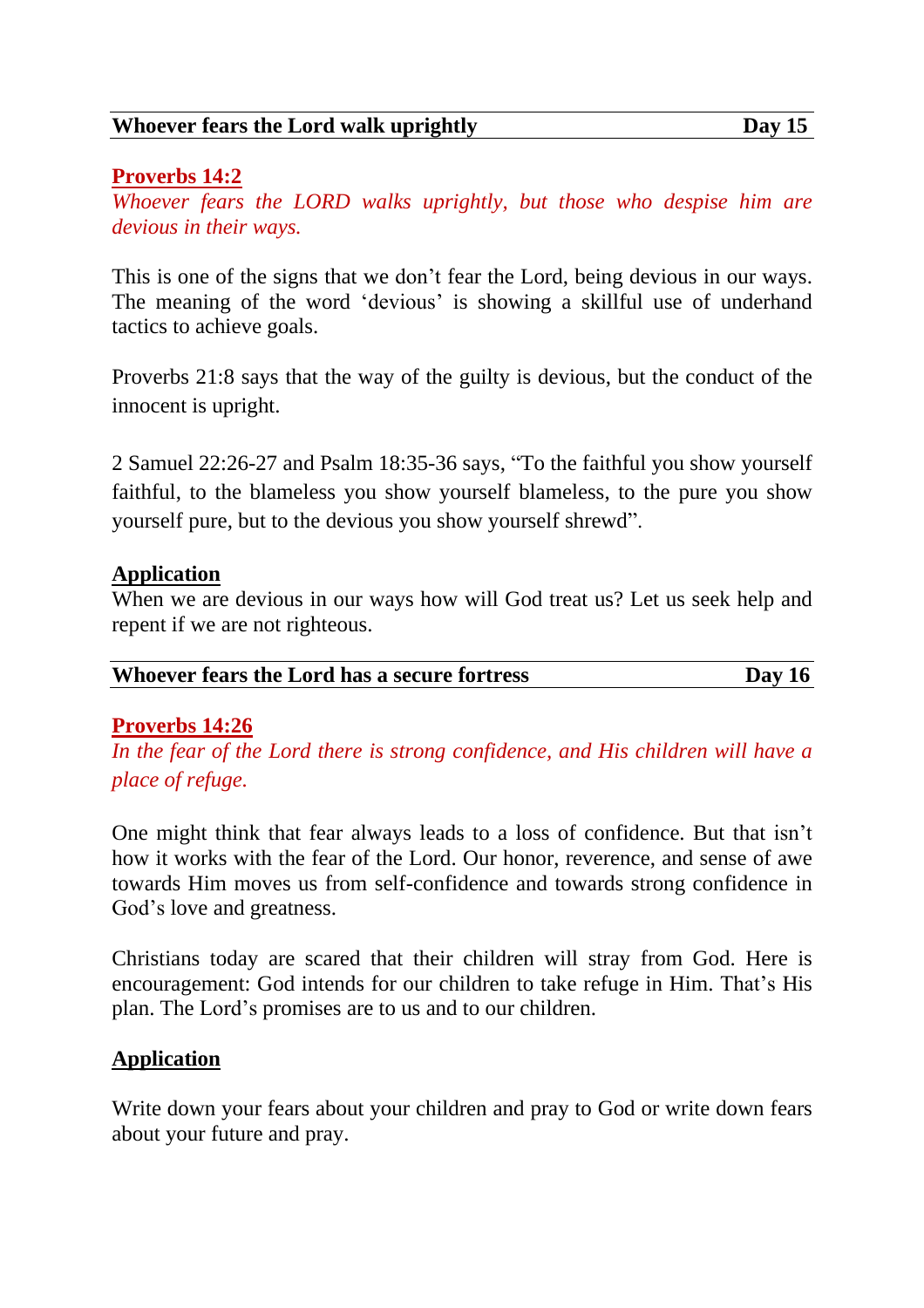## **Proverbs 14:27**

*The fear of the LORD is a fountain of life, turning a person from the snares of death.*

Let us look into the phrase 'fountain of life' in the Bible.

- ➢ Psalm 36:9 For with you is the fountain of life; in your light we see light.
- $\triangleright$  Proverbs 10:11 The mouth of the righteous is a fountain of life, but the mouth of the wicked conceals violence.
- $\triangleright$  Proverbs 13:14 The teaching of the wise is a fountain of life, turning a person from the snares of death.
- $\triangleright$  Proverbs 16:22 Prudence is a fountain of life to the prudent, but folly brings punishment to fools.

### **Application**

Meditate on the above scriptures.

| <b>Riches, honor and life</b> | Dav 18 |
|-------------------------------|--------|

### **Proverbs 22:4**

*By humility and the fear of the Lord are riches and honor and life.*

These two qualities, humility and the fear of the Lord, are connected. Humility is a proper view of self; fear of the Lord is a proper view of God. The person who has these two qualities is well on their way on the path of wisdom.

Blessing will come to the wise man or woman who has humility and the fear of the Lord. They can certainly expect spiritual riches and honor and life, and often those same things materially in this world.

### **Application**

The most humble is the most triumphant Christian. How do people see us? What changes we need to make to become humble?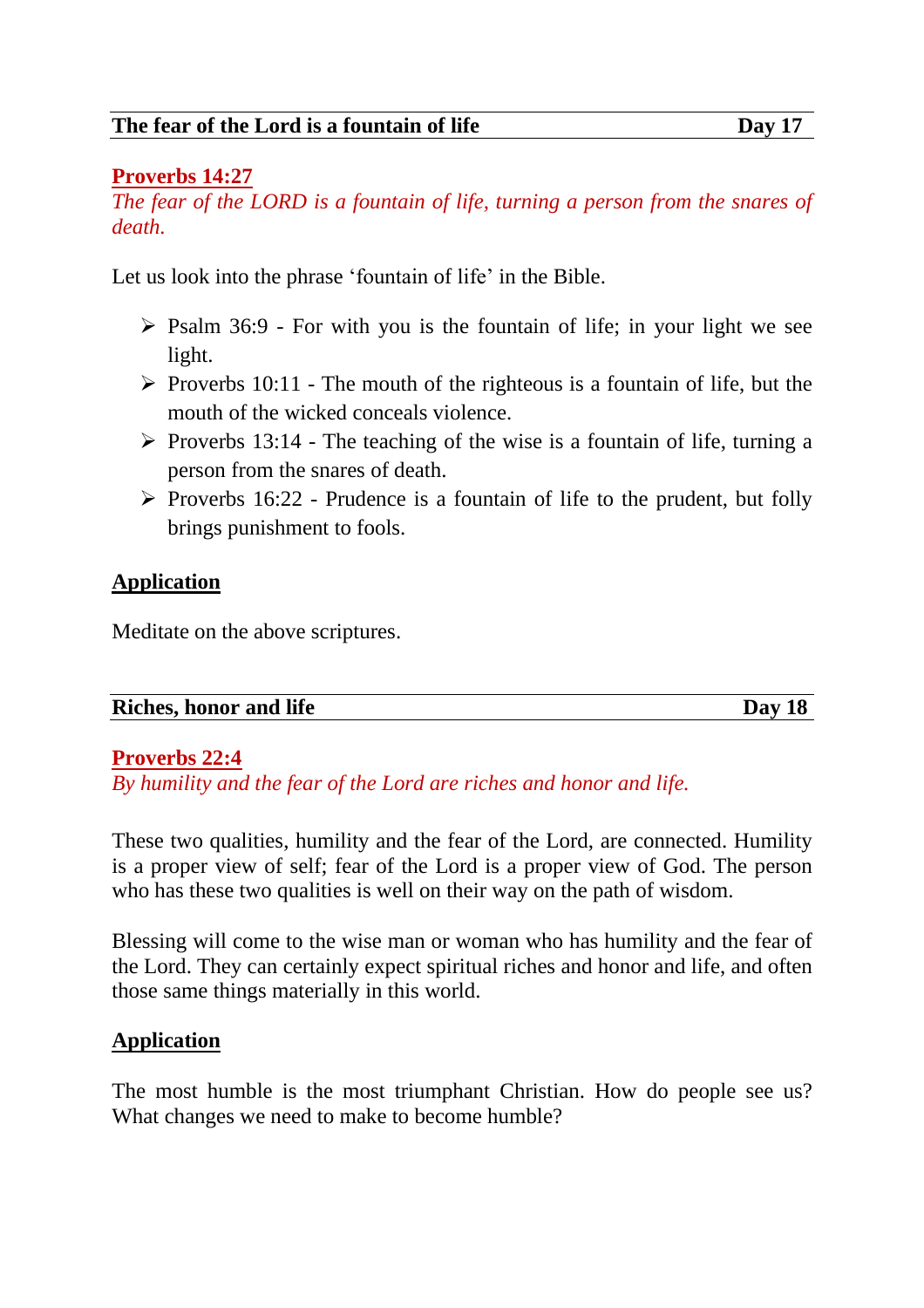#### **God does it so that people will fear Him Day 19**

### **Ecclesiastes 3:11-14**

*11 He has made everything beautiful in its time. He has also set eternity in the human heart; yet no one can fathom what God has done from beginning to end. 12 I know that there is nothing better for people than to be happy and to do good while they live. 13 That each of them may eat and drink, and find satisfaction in all their toil this is the gift of God.*

*14 I know that everything God does will endure forever; nothing can be added to it and nothing taken from it. God does it so that people will fear him.*

How can life be meaningless and monotonous for you when God has made you a part of His eternal plan? You are not an insignificant insect, crawling from one sad annihilation to another.

The proper attitude for us is the fear of the Lord, which is not the cringing of a slave before a cruel master, but the submission of an obedient child to a loving parent. If we fear God, we need not fear anything else, for He is in control.

## **Application**

How can you make your life more meaningful and interesting? Pray through it.

|  | Try to persuade others |
|--|------------------------|
|--|------------------------|

### **2 Corinthians 5:11**

*Since, then, we know what it is to fear the Lord, we try to persuade others. What we are is plain to God, and I hope it is also plain to your conscience.*

In another version, "Knowing, therefore, the terror of the Lord, we persuade men; but we are well known to God, and I also trust are well known in your consciences".

- ➢ The message is not, "Watch out for the terror of the Lord," though there is a place for that message.
- ➢ The message is not, "If I don't persuade men I might face the terror of the Lord, so I better get to work!"
- ➢ Instead, the message is, "I have been delivered from the terror of the Lord, and you can be delivered too. Come to Jesus!"
- $\triangleright$  In a way, the terror of the Lord was targeted on Jesus, so it would not be directed at all those who trust in who Jesus is and what He has done for them.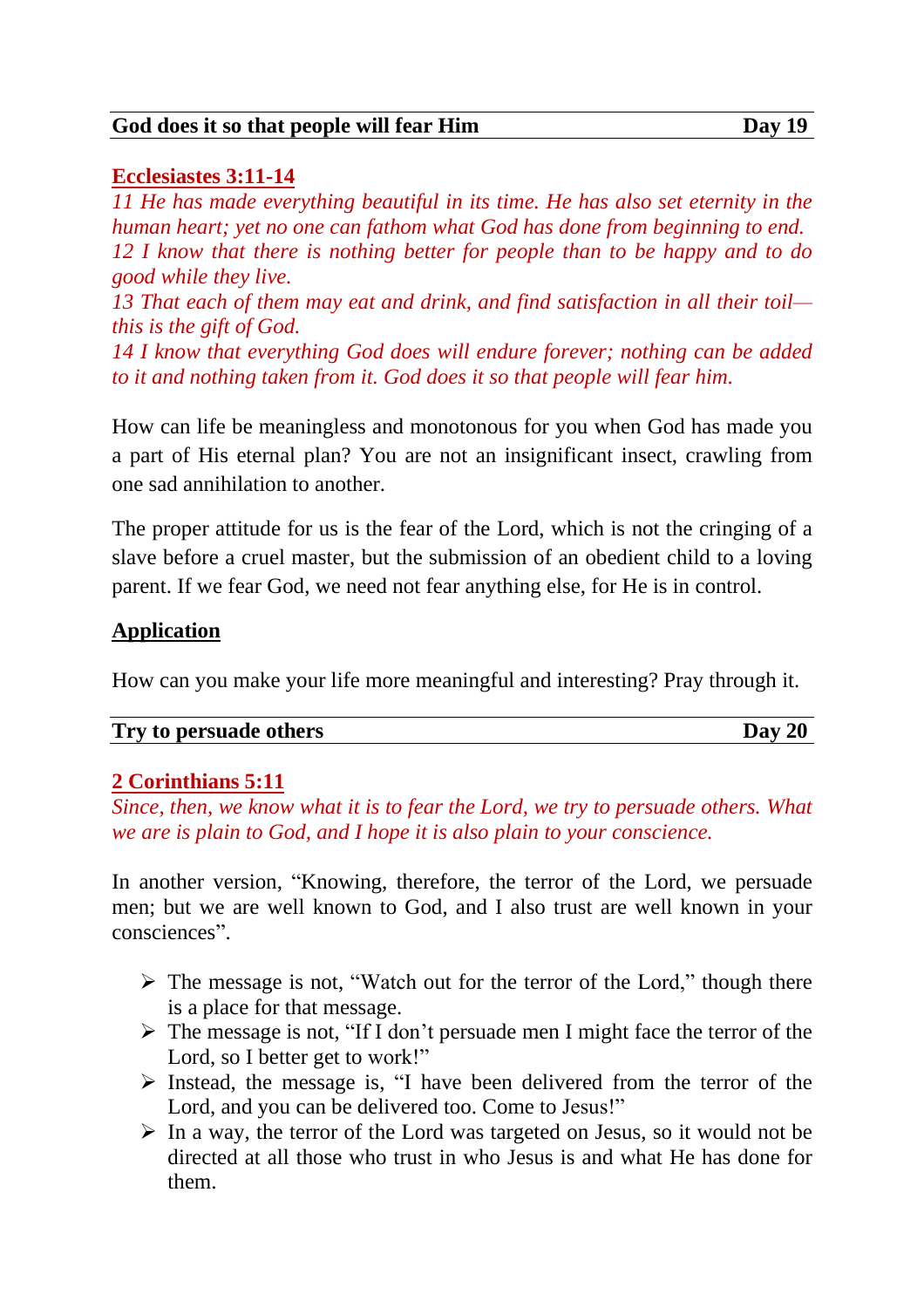This should be the heart of everyone who presents the gospel, whether it is in a pulpit or anywhere else. We intend to persuade men. We are not simply casting out ideas without caring how men respond to them.

### **Application**

What difference can this scripture makes in sharing your faith?

| An example of one who fears God and shuns evil | Day 21 |
|------------------------------------------------|--------|
|------------------------------------------------|--------|

#### **Job 2:3**

*Then the LORD said to Satan, "Have you considered my servant Job? There is no one on earth like him; he is blameless and upright, a man who fears God and shuns evil. And he still maintains his integrity, though you incited me against him to ruin him without any reason."*

Job is one of the examples, about whom we can read "a man who fears God and shuns evil". It also says, "There is no one on earth like him".

- $\triangleright$  Who said it? God himself.
- ➢ To whom He said it, "To Satan".

Satan does not give up easily, for he returned to God's throne to accuse Job again. As in the first meeting, it is God who brings up the subject of His servant Job; and Satan accepts the challenge. We get the impression that God is confident His servant will not fail the test.

#### **Application**

How about us? Will God be confident about us? What areas from our life, Satan may take permission from God to afflict us? Pray for strength from God.

| Always be zealous for the fear of the Lord | $\bf{D}$ ay 22 |
|--------------------------------------------|----------------|
|--------------------------------------------|----------------|

#### **Proverbs 23:17-18**

*17 Do not let your heart envy sinners, but always be zealous for the fear of the Lord.*

*18 There is surely a future hope for you, and your hope will not be cut off.*

This, envying sinners, is an easy trap to fall into. On this side of eternity and the ultimate judgments of God it may seem that sin is unpunished, and righteousness is unrewarded. Our hearts, instead of envying sinners, should be full of compassion for them, for they have nothing to look forward to but death.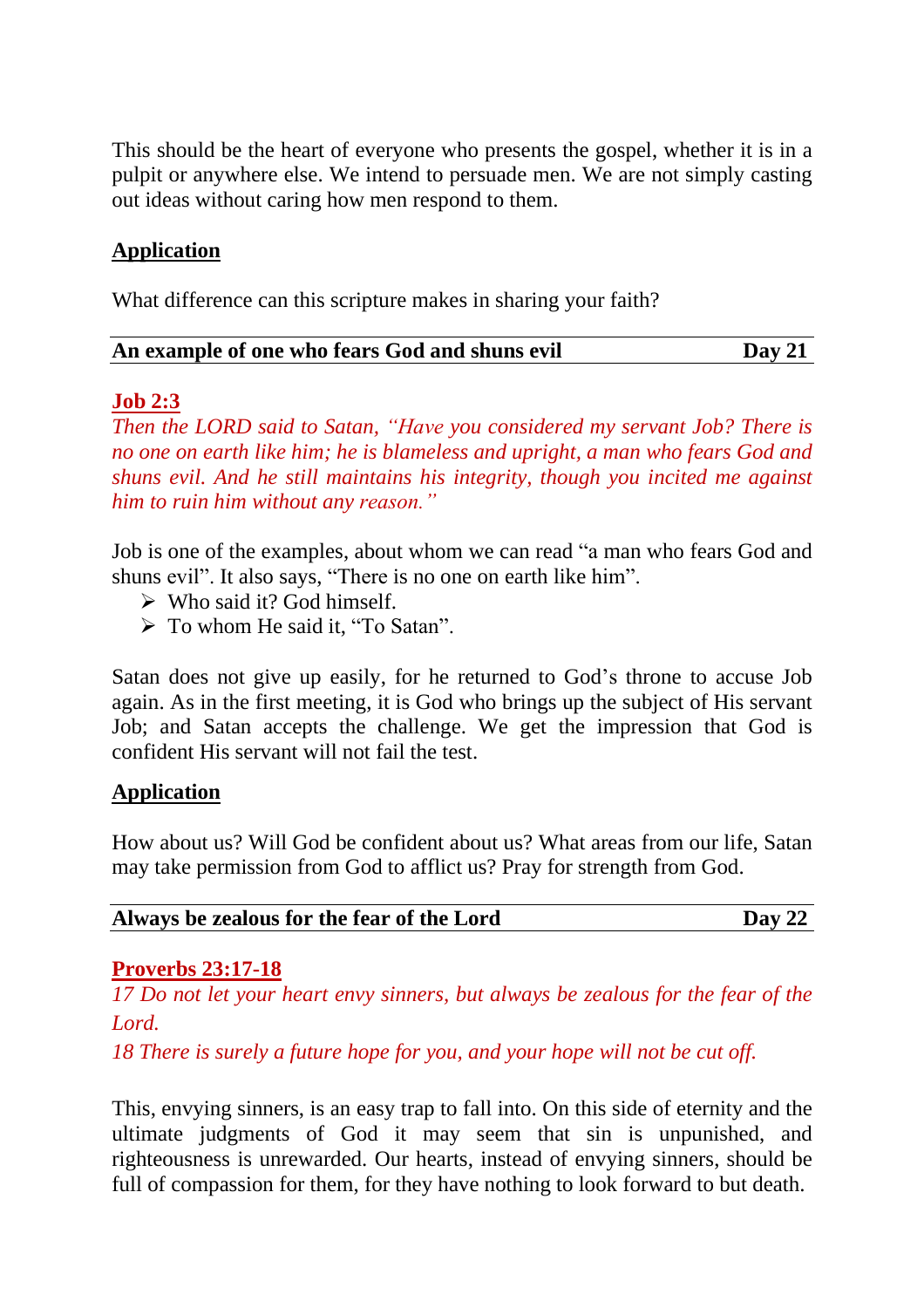Instead of being jealous of the wicked, determine to have an eternal perspective rooted in the fear of the Lord, an active recognition of the greatness and righteousness of God. Not just part of the day, all the day or always be zealous.

## **Application**

How do we measure ourselves – jealous of the wicked or zealous for the fear of the Lord? Ask God to give us a heart of compassion more and more.

| Fear of man will prove to be a snare | Day 23 |
|--------------------------------------|--------|
|                                      |        |

### **Proverbs 29:25**

*Fear of man will prove to be a snare, but whoever trusts in the LORD is kept safe.*

Many people of good heart but not enough courage live in bondage to the fear of man. They worry far too much about what people think, instead of first being concerned about what God and wisdom say, and what integrity would lead them to do. This is a snare that traps many people.

How we need to treat people? 1 Peter 2:17 says, "Show proper respect to everyone, love the family of believers, fear God, honor the emperor". Which can mean,

- $\triangleright$  Respect everyone
- $\triangleright$  Respect and love the family of believers
- $\triangleright$  Respect, love and honor emperor, leaders, parents, husband...
- ➢ Respect, love, honor and fear God

### **Application**

From childhood days, remember if you have feared anyone – teachers, uncles, aunts, police, rowdies… What changed your perspective or what can help you to change from not fearing them? Pray through that.

### **Psalm 31:30-31**

*30 Charm is deceptive, and beauty is fleeting; but a woman who fears the Lord is to be praised.*

*31 Honor her for all that her hands have done, and let her works bring her praise at the city gate..*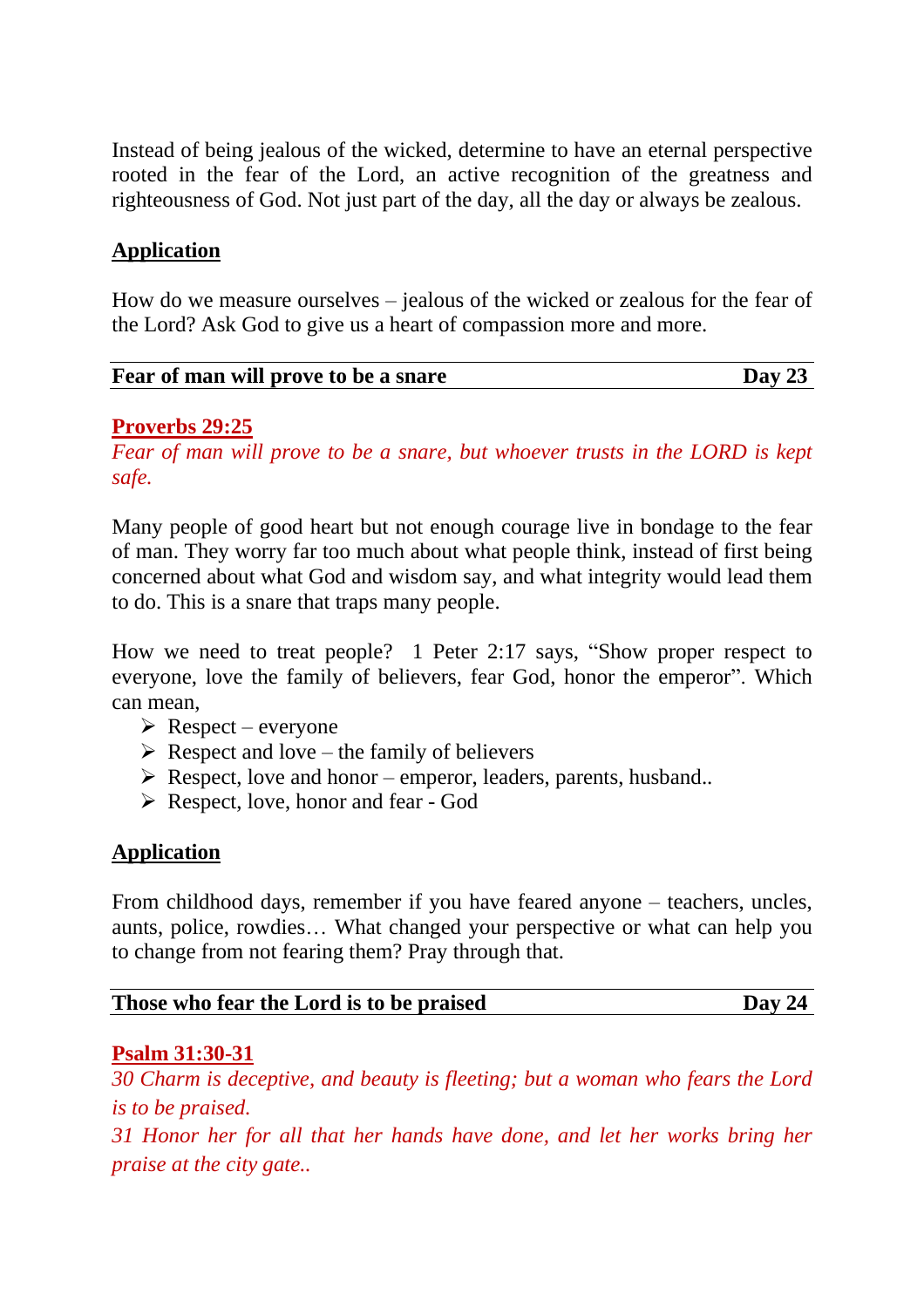Who do you think is praised in our culture today? The one who is beautiful, achieved a lot, in big influential position, celebrities…. All these are deceptive and fleeting. The one who fears the Lord is to be praised more than others.

Can we start a culture where those who fear the Lord are praised in our families, ministries, societies…? Those who are, for Lord's sake, are hardworking, honest, responsible…

### **Application**

List down few names of people you think that they fear God and plan to appreciate or praise them through some means.

| Some people of the world fear the Lord | Day 25 |
|----------------------------------------|--------|
|----------------------------------------|--------|

#### **Exodus 9:20-21**

*20 Those officials of Pharaoh who feared the word of the Lord hurried to bring their slaves and their livestock inside.*

*21 But those who ignored the word of the Lord left their slaves and livestock in the field.*

Some of us think, only those who have accepted the Lord, fear the Lord. There are many instances where we can see people who don't know much about the Lord also fear Him.

Let us look into the response of officials of Pharaoh when they heard about the plague of hailstorm. An order was given to their livestock and everything to be moved to a place of shelter. These officials hurried to do that. The other response is ignored. Sometimes delayed obedience is disobedience.

### **Application**

What is the response when we hear the word of the Lord? Hurry or ignore? What are some things we have ignored in our life in the past? What changed us? Let us thank God for his compassion.

### **Fear the Lord when you are in better position Day 26**

### **Colossians 4:1**

*Masters, provide your slaves with what is right and fair, because you know that you also have a Master in heaven.*

### **Ephesians 6:9**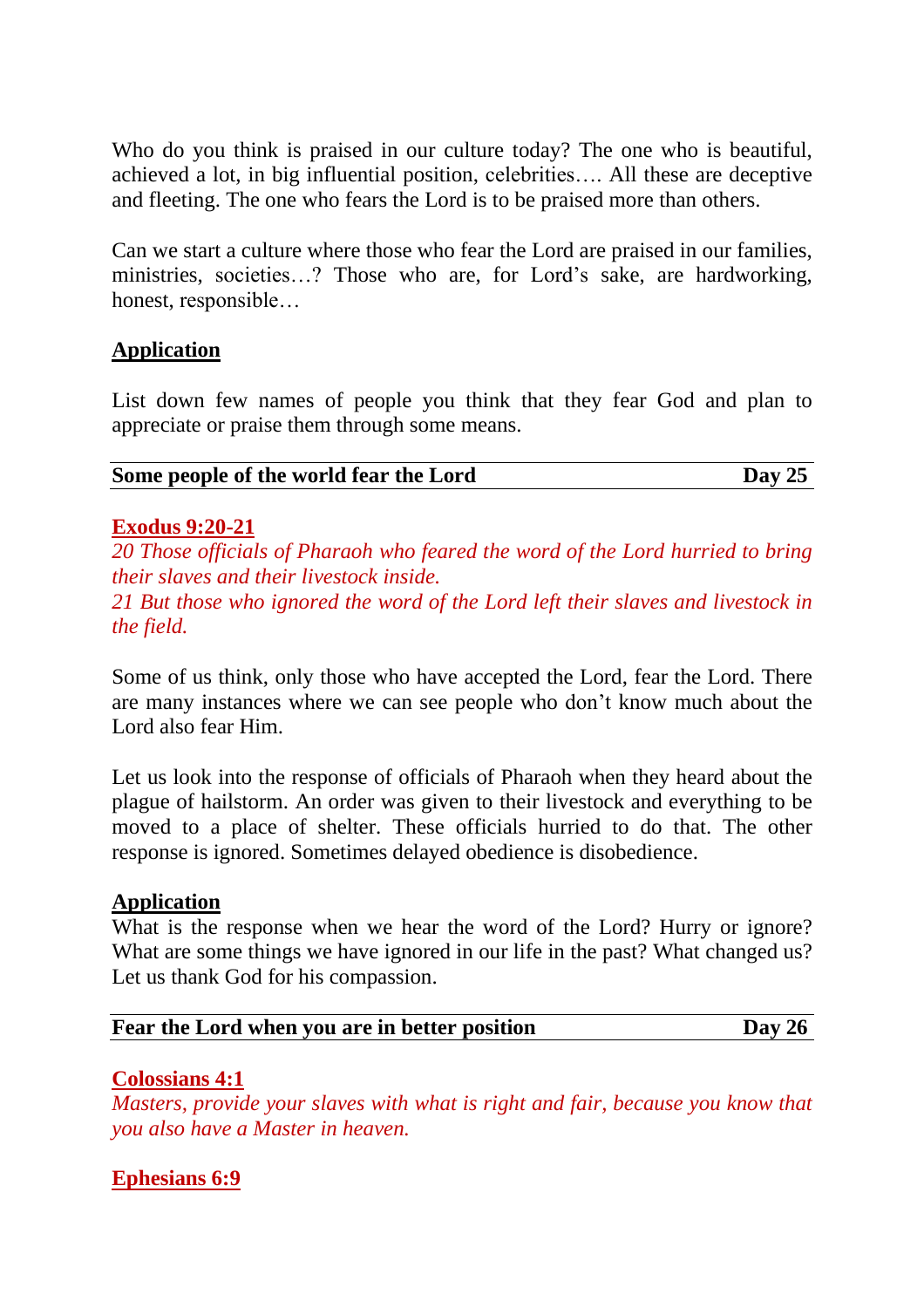*And masters, treat your slaves in the same way. Do not threaten them, since you know that he who is both their Master and yours is in heaven, and there is no favoritism with him.*

How are we treating people who are under us in the roles? Do we keep in mind that we too have a master in heaven? God doesn't like people taking advantage of each other. Leviticus 25:17 - Do not take advantage of each other, but fear your God. I am the LORD your God.

Leviticus 19:13-14

- ➢ Do not defraud or rob your neighbor.
- $\triangleright$  Do not hold back the wages of a hired worker overnight.
- $\triangleright$  Do not curse the deaf or put a stumbling block in front of the blind,
- $\triangleright$  but fear your God. I am the Lord.

### **Application**

Have we taken advantage of anyone in the recent past? Let us do our best to reconcile.

| <b>Teach next generation to fear the Lord</b> | Day 27 |
|-----------------------------------------------|--------|
|                                               |        |

### **Deuteronomy 31:12-13**

*12 Assemble the people—men, women and children, and the foreigners residing in your towns—so they can listen and learn to fear the Lord your God and follow carefully all the words of this law.*

*13 Their children, who do not know this law, must hear it and learn to fear the Lord your God as long as you live in the land you are crossing the Jordan to possess."*

What is our next generation hearing from us? In the journey from Egypt to Canaan, first the law was introduced to the first generation. But because of their grumbling heart, God decided not to take anyone above certain age to promise land except for Joshua and Caleb.

But God made sure that their children, the next generation heard the same law, which is recorded in the book of Deuteronomy. The law is read so that the next generation must hear it and learn to fear the Lord.

Let us not conform to the pattern of this world, but be transformed by the renewing of our mind (Romans 12:2)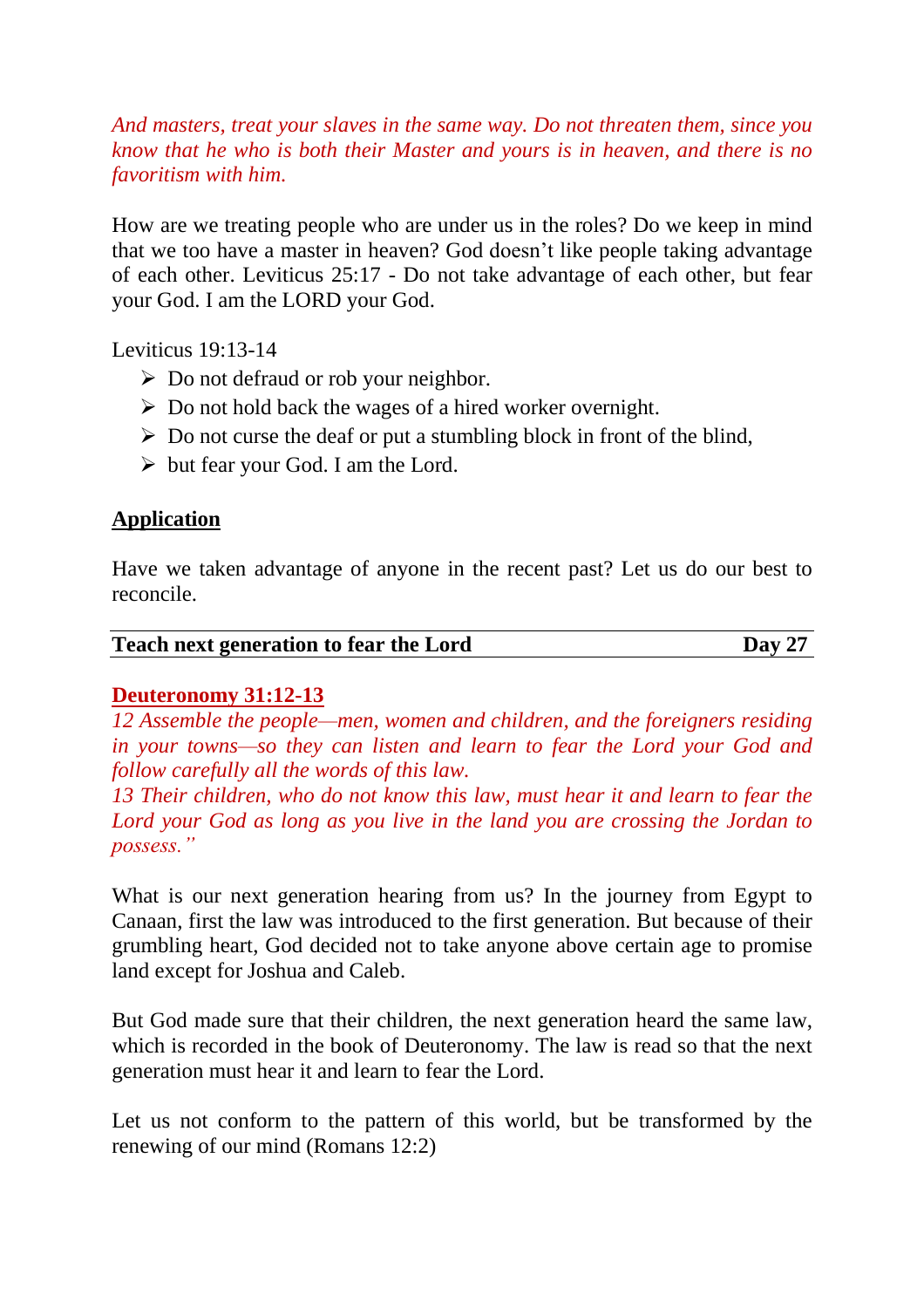## **Application**

What are some practices in the world today which are against the word of God? Discuss this with next generation.

| Blessings for the man who fear the Lord | Day 28 |
|-----------------------------------------|--------|
|-----------------------------------------|--------|

#### **Psalm 128:1-6**

*1 Blessed are all who fear the Lord, who walk in obedience to him.*

*2 You will eat the fruit of your labor; blessings and prosperity will be yours.*

*3 Your wife will be like a fruitful vine within your house; your children will be like olive shoots around your table.*

*4 Yes, this will be the blessing for the man who fears the Lord.*

*5 May the Lord bless you from Zion; may you see the prosperity of Jerusalem all the days of your life.*

*6 May you live to see your children's children— peace be on Israel.*

There are many scriptures which has blessings for those who fear the Lord. Psalm 128 has put most of the blessings together and reconfirms it in v4, "Yes, this will be the blessing…"

What are you blessed with :

- $\triangleright$  Your job/studies/career... (v2) eat the fruit of your labor
- $\triangleright$  Your marriage (v3) fruitful vine within your house
- $\triangleright$  Your children (v3) olive shoots around your table
- $\triangleright$  Your country / nation (v5) nation will see your family being blessed.
- $\triangleright$  Your grand children (v6) Your long life will allow your grandchildren to see a man who fears the Lord.

### **Application**

Write down few areas where you feel blessed and thank God through that list.

| Living in the fear of the Lord | Day 29 |
|--------------------------------|--------|
|--------------------------------|--------|

#### **Acts 9:31**

*Then the church throughout Judea, Galilee and Samaria enjoyed a time of peace and was strengthened. Living in the fear of the Lord and encouraged by the Holy Spirit, it increased in numbers.*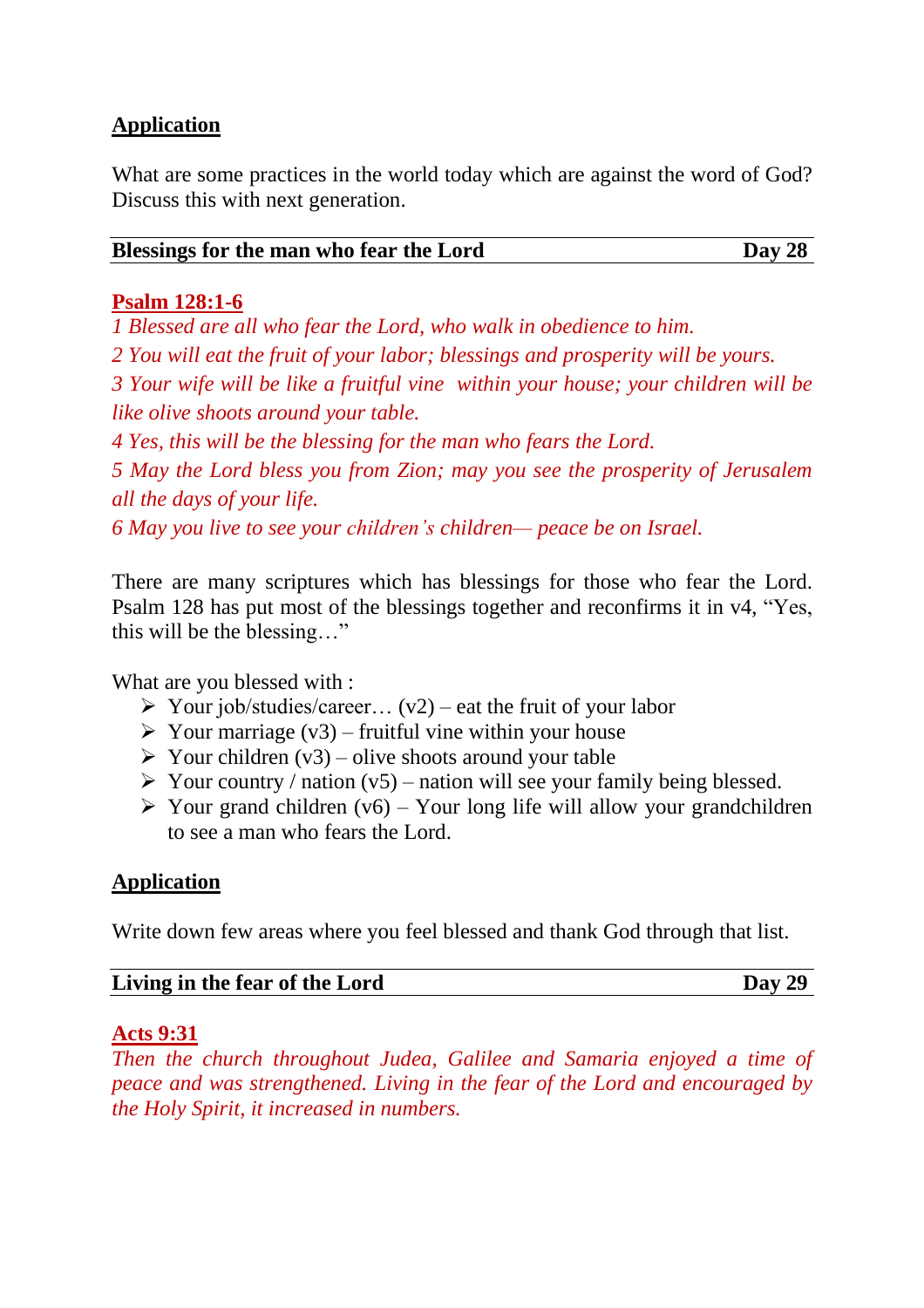When we live in the fear of the Lord and led by the Holy Spirit, the number of those who believe in the Lord will increase. Here we see the church enjoyed a time of peace and was strengthened.

How about our life as a disciple, do we enjoy a time of peace and feeling strengthened being led by the Spirit? What is leading us today, Spirit or something/someone else? How about our fellowship / ministry / church? As partners in the gospel, what can we do to make the group enjoy a time of peace?

Proverbs 19:23 - The fear of the Lord leads to life; then one rests content, untouched by trouble.

## **Application**

List few areas which disturbs the peace and pray specifically through it. What do you want God to do about those areas?

| "Should you not fear me?" declares the Lord | Day 30 |
|---------------------------------------------|--------|
|---------------------------------------------|--------|

### **Jeremiah 5:22-24**

*22 "Should you not fear me?" declares the Lord. "Should you not tremble in my presence? I made the sand a boundary for the sea, an everlasting barrier it cannot cross. The waves may roll, but they cannot prevail; they may roar, but they cannot cross it.*

*23 But these people have stubborn and rebellious hearts; they have turned aside and gone away.*

*24 They do not say to themselves, 'Let us fear the Lord our God, who gives autumn and spring rains in season, who assures us of the regular weeks of harvest.'.*

Everyone has two choices, either tremble in the presence of God or have stubborn and rebellious hearts. What would God think about us?

If we do not say to one another, "Let us fear the Lord our God", then there is a possibility that we are drifting away from God.

Psalm 2:11 Serve the Lord with fear and celebrate his rule with trembling.

Philippians 2:12 Therefore, my dear friends, as you have always obeyed—not only in my presence, but now much more in my absence—continue to work out your salvation with fear and trembling.